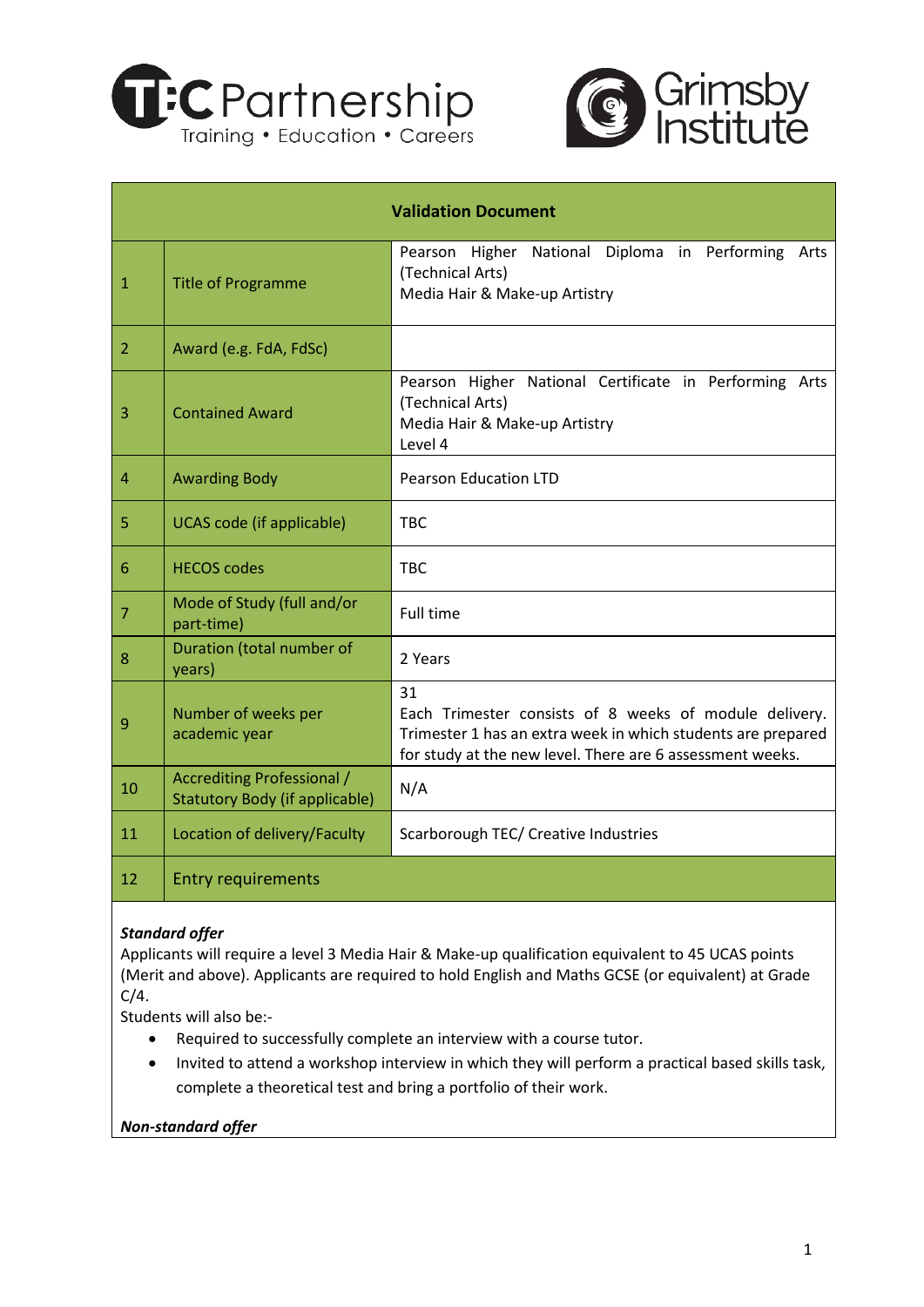TEC Partnership will also encourage applications from non-traditional learners who lack formal academic qualifications. Applicants will be expected to have the skills and experience within the following topic areas

- Fashion and Editorial Hair & Make-up.
- Special Effects Make-up to include casualty effects.
- Theatrical make-up.
- Body art.
- Hair styling and cutting skills.

All such non-traditional applicants will be :-

- Required to successfully complete an interview with a course tutor.
- Invited to attend a workshop interview in which they will perform a practical based skills task, complete a theoretical test and share a portfolio of their work.

A judgement will be made taking into account the applicants academic potential and relevant experience and skills.

# *Student transfers and accreditation of prior learning*

TEC Partnerships encourages student transfers from other institutions. Applicants may be admitted with credit for prior certificated learning (APcL) or work/life experience or other uncertificated learning (APeL). Please refer to the [HE07 Admissions, Admissions Appeals and APEL Admissions,](https://grimsby.ac.uk/quality-and-standards-handbook-home/#1562312947221-2f62a707-a78f)  [Admissions Appeals and Accreditation of Prior Learning \(Transfers\).](https://grimsby.ac.uk/quality-and-standards-handbook-home/#1562312947221-2f62a707-a78f)

## *International admissions*

TEC Partnership recognises a wide range of entry qualifications as being equivalent to A' level standard; if students hold a qualification not listed above please contact the Institute's admissions team on +44 (0) 1472 311222 ext 434.

International students must evidence they possess a satisfactory command of English language in terms of reading, writing, listening and are expected to have achieved Level B2 on the Common European Framework of Reference for Language (CEFR), as defined by UK Visas and Immigration.

| 13 | Minimum number of students<br>required for the programme<br>to run         | 6 |  |  |  |  |
|----|----------------------------------------------------------------------------|---|--|--|--|--|
| 14 | Degree classification weighting                                            |   |  |  |  |  |
|    |                                                                            |   |  |  |  |  |
| 15 | Aims of the programme and distinctive features/fit with existing provision |   |  |  |  |  |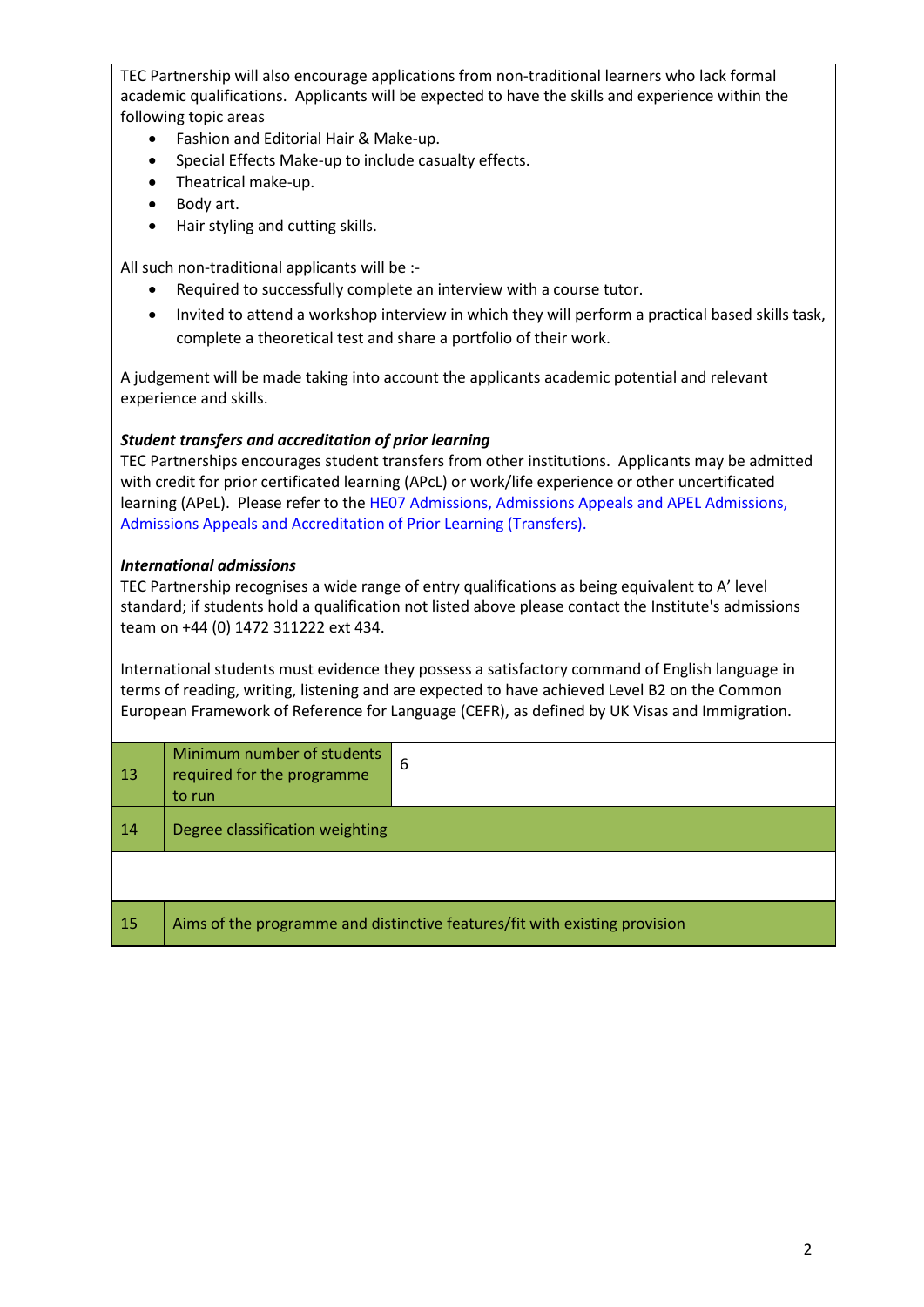The emphasis will be placed on active learning, drawing on materials gained from the working environment or industry wherever possible. This will help students to develop the transferable skills necessary in a changing and dynamic working environment. A large proportion of units are practical in nature giving students the opportunities to tackle 'real life' examples to apply their skills and knowledge to case studies or projects.

External partnerships have been developed and community links strengthen to provide students with the opportunity to gain work experience as a Freelance Make-up Artist. Students will work closely with industry specialists, designing hair and make-up to meet live briefs, organising and managing make-up teams while playing a vital part of the team gaining realistic experience.

Students will have opportunity to participate in national competitions to build confidence, heighten industry/professional profile, develop skills and promote networking with peers and industry specialists. The development of a competitive edge is essential in preparation for the rigours of industry.

Students are encouraged to network with other HE students at TEC Partnerships, working on projects together for example with performing arts students on their showcases and productions. Networking in this form will enable all to gain extra assessment opportunities, develop their employability skills and provide the opportunity to build an extensive portfolio while gaining valuable and realistic experience.

Alongside hands-on practical experience, you will learn the theories and methodologies which will allow you to adapt your skills to different specialisms so you are not restricted to a particular industry skills route. Having gained broad experience in your first year, you will then have the opportunity to apply this to a range of substantial projects in your second, giving you the scope to apply your skills and specialise in one or more area, culminating independent projects.

A graduate from this programme will have an exciting portfolio of work demonstrating a range of skills in a number of disciplines and be employment-ready with expert skills in a range industry specialisms. They will have worked to client briefs, developing interpersonal skills and have a professional approach valued in the industry. They will also have gained methodological knowledge to be able to approach unfamiliar industry situations/scenarios with confidence and the skills to learn and will see problems as opportunities for solutions.

At Scarborough TEC, this programme is part of the Yorkshire and Humber Institute of Technology and you will have access to cutting edge technology, industry-standard software and brand new, contemporary facilities for independent and collaborative study and social spaces dedicated for our HE students. Our collegiate approach means you will be part of our HE family, with small group sizes, oneto-one tutor support and a culture which encourages time and space for reflection, self-development and collaboration.

The Level 4 Higher National Certificate in Performing Arts offers students a broad introduction to the subject area via a mandatory core of learning, while allowing for the acquisition of skills and experience through the selection of optional units across a range of occupational sectors at Level 4 through a 'General Performing Arts' pathway. This effectively builds underpinning core skills while preparing the student for subject specialisation at Level 5. Students will gain a wide range of Performing Arts knowledge tied to practical skills gained in research, self-study, directed study and workplace scenarios. At Level 4 students develop a broad knowledge and awareness of key aspects of the Performing Arts through two Core units, which include one unit assessed by a Pearson-set assignment. The units are: The Performing Arts Industry (Pearson-set unit) and Professional Development.

Graduates successfully completing the Higher National Certificate will be able to demonstrate a sound knowledge of the basic concepts of Performing Arts. They will be able to communicate accurately and appropriately and they will have the qualities needed for employment that require some degree of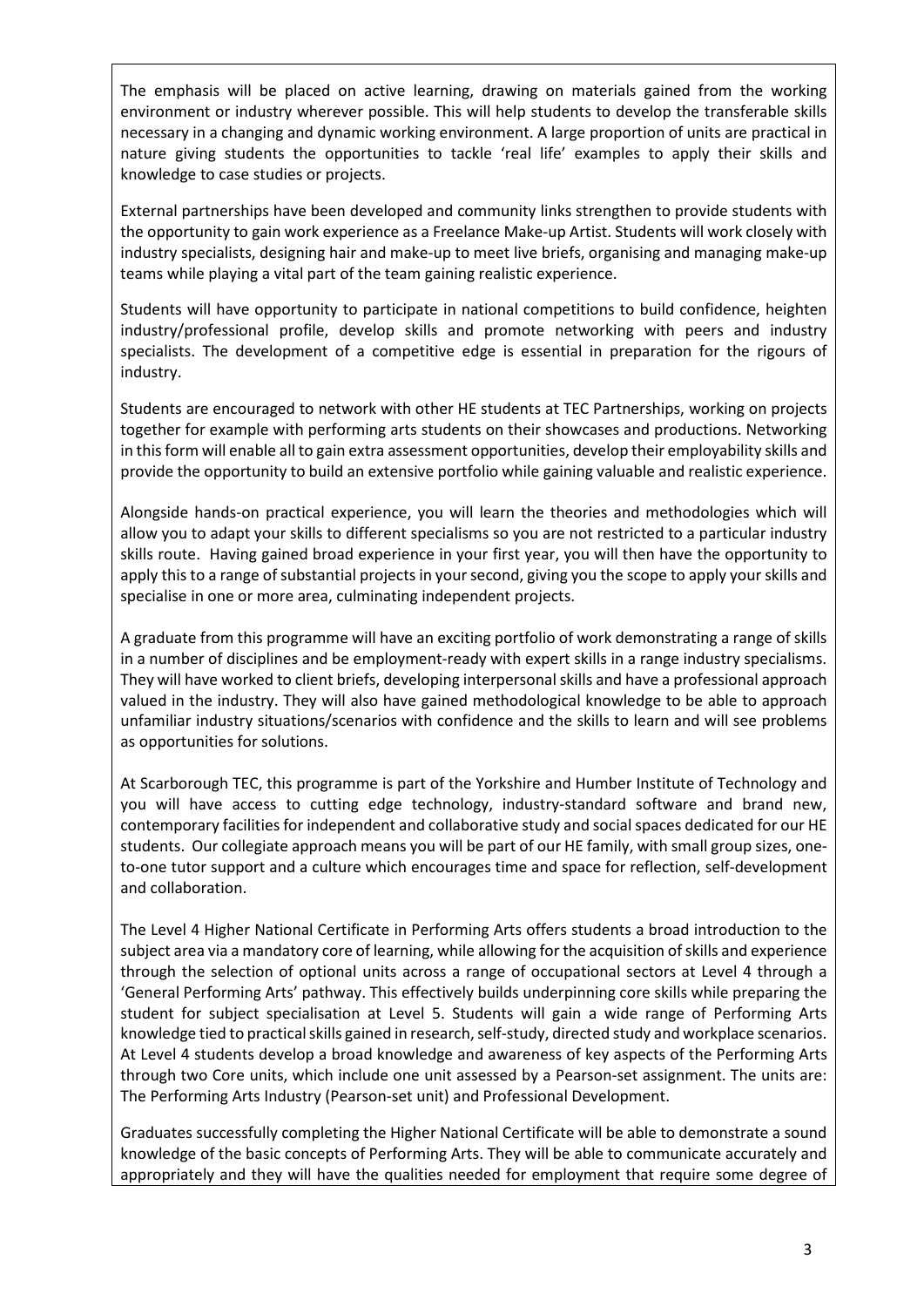personal responsibility. They will have developed a range of transferable skills to ensure effective team working, independent initiatives, organisational competence and problem-solving strategies. They will be adaptable and flexible in their approach to Performing Arts, show resilience under pressure, and meet challenging targets within a given resource.

In Year 2 (Level 5) you will apply your skills to develop client and business-based solutions to meet their needs, and also produce independent projects. As well, you will study how to manage large projects and teams, and critically analyse emergent industry developments by understanding its history.

The Level 5 Higher National Diploma in Performing Arts offers students Specialist pathways designed to support progression into relevant occupational areas or on to degree-level study. The Level 5 Higher National Diploma offers a specialist pathway for students who wish to concentrate on a particular aspect of Performing Arts including Dance, Acting, Musical Theatre and Technical Arts.

Holders of the Level 5 Higher National Diploma will have developed a sound understanding of the principles in their field of study and will have learned to apply those principles more widely. They will have learned to evaluate the appropriateness of different approaches to solving problems. They will be able to perform effectively in their chosen field and will have the qualities necessary for employment in situations requiring the exercise of personal responsibility and decision-making.

Students studying for Pearson Higher Nationals in Performing Arts (Technical Arts) Media Hair and Make-up Artistry will be expected to develop the following skills during the programme of study:

- Synthesis of a range of concepts, knowledge and skills relating to specialist and media hair and make-up.
- Application of complex theories to practical realistic work situations in the specialist and media hair and make-up sectors
- Independence of approach to study and the generation of specialist and media hair and make-up evidence
- Ability to engage with complex and/or unpredictable situations in specialist and media hair and make-up contexts
- Ability to take responsibility to manage and direct their own and others' activities
- Insight and judgement in relation to the margins and consequences of error
- Research and investigative skills
- Responsiveness to change and ability to multi-task
- Ability to innovate and work in a creative way.

When developing skills, knowledge and behaviours in this field, work related activity and live client projects are an integral part of contributing to a student's knowledge and understanding of industry requirements and contextual appreciation. We are grateful for the involvement of industry experts in the development of this programme to ensure it is suitable to produce employment-ready professionals.

Pearson Higher Nationals in Performing Arts (Technical Arts) Media Hair & Make-up Artistry have been developed to focus on:

- Providing education and training for a range of careers in Performing Arts (Technical Arts), special effects, TV, film and stage media hair and make-up.
- Providing opportunities for special effects artists, wig and make –up designers fashion and photographic hair and make-up artists, TV, film and theatrical/stage hair and make-up artists to achieve a nationally recognised level 4/level 5 vocationally specific qualification
- Providing opportunities for full-time learners to gain a nationally recognised vocationally specific qualification to enter employment as -Special effects artists

-Wig and make –up designers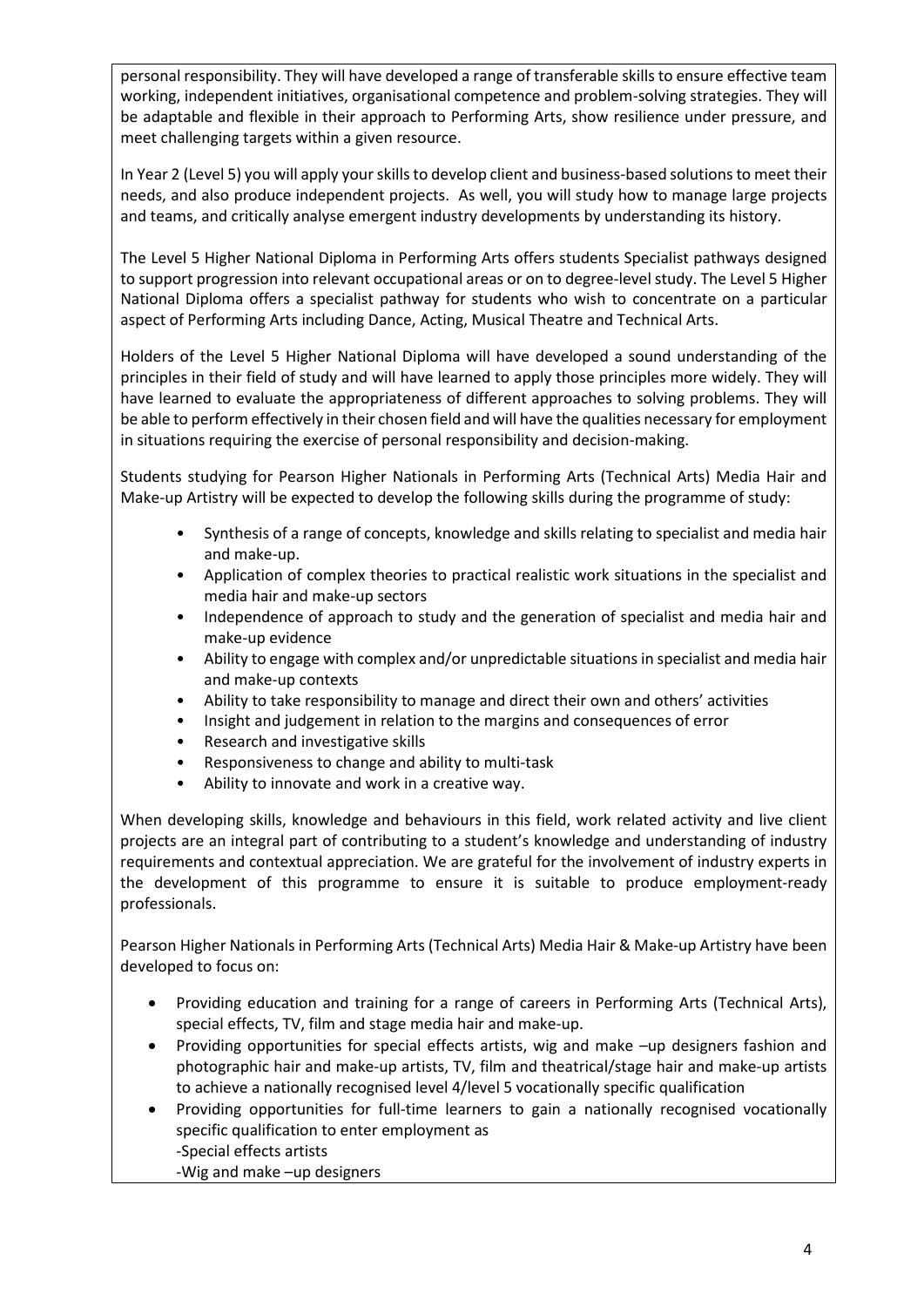| -Fashion and photographic hair and make-up artists<br>-TV, film and theatrical/stage hair and make-up artists<br>or progress to higher education vocational qualifications such as a full-time BA in Specialist or<br>Media Hair and Make-up.<br>Developing the knowledge, understanding and skills of learners in the field of Specialist or<br>$\bullet$<br>Media Hair and Make-up Artistry.<br>Providing opportunities for learners to focus on the development of higher-level skills in<br>٠<br>Specialist and Media Hair and Make-up context<br>Providing opportunities for learners to develop a range of skills and techniques and attributes<br>$\bullet$<br>essential for successful performance in working life<br>Develop learner ability to manage themselves<br>$\bullet$<br>Develop learner critical awareness and their ability to research and synthesise complex<br>$\bullet$<br>information<br>Develop learner skills in communication and presentation<br>$\bullet$<br>Develop learner ability to analyse information.<br>$\bullet$ |                                                                                                                                                                                                                                                                                                                                        |                                                                                                                                                                                                                                  |  |  |  |  |  |  |  |  |
|---------------------------------------------------------------------------------------------------------------------------------------------------------------------------------------------------------------------------------------------------------------------------------------------------------------------------------------------------------------------------------------------------------------------------------------------------------------------------------------------------------------------------------------------------------------------------------------------------------------------------------------------------------------------------------------------------------------------------------------------------------------------------------------------------------------------------------------------------------------------------------------------------------------------------------------------------------------------------------------------------------------------------------------------------------|----------------------------------------------------------------------------------------------------------------------------------------------------------------------------------------------------------------------------------------------------------------------------------------------------------------------------------------|----------------------------------------------------------------------------------------------------------------------------------------------------------------------------------------------------------------------------------|--|--|--|--|--|--|--|--|
| The first year of the course is pitched at a level 4 and comprises wholly of level 4 units. The optional<br>units are selected as a natural educational and technical progression route for the City and Guilds Level<br>3 Advanced Technical Diploma in Media, Theatrical and Special Effects Make-up Artistry, which is<br>currently a programme of study in the department. The HND will provide a qualification that is also<br>business management based and create a progression pathway to university via a BA top up.                                                                                                                                                                                                                                                                                                                                                                                                                                                                                                                           |                                                                                                                                                                                                                                                                                                                                        |                                                                                                                                                                                                                                  |  |  |  |  |  |  |  |  |
| 16                                                                                                                                                                                                                                                                                                                                                                                                                                                                                                                                                                                                                                                                                                                                                                                                                                                                                                                                                                                                                                                      | <b>Programme Learning Outcomes</b><br>Upon successful completion of this programme a student will be able to                                                                                                                                                                                                                           |                                                                                                                                                                                                                                  |  |  |  |  |  |  |  |  |
|                                                                                                                                                                                                                                                                                                                                                                                                                                                                                                                                                                                                                                                                                                                                                                                                                                                                                                                                                                                                                                                         | Programme Learning Outcome                                                                                                                                                                                                                                                                                                             | Subject Benchmark<br>Reference                                                                                                                                                                                                   |  |  |  |  |  |  |  |  |
| 1                                                                                                                                                                                                                                                                                                                                                                                                                                                                                                                                                                                                                                                                                                                                                                                                                                                                                                                                                                                                                                                       | Demonstrate knowledge and critical understanding of the<br>underlying concepts and well-established principles associated<br>with specialist and media hair and make-up and of the way in<br>which those principles have developed and influence analysis<br>and interpretations, with an ability to evaluate these within<br>context. | Dance, Drama<br>QAA<br>and<br>performance 2019<br>3.1 i 3.1 iii<br>3.2 i 3.2 iv 3.2 v 3.2 vi 3.2 viii<br>3.2x<br>4.2   4.2 iii 4.2 vi 4.2 vii 4.2 ix<br>4.3 iii 4.3 v 4.3 vi 4.3 x<br>5.2i<br>5.3v<br>5.6 iii<br>5.7 iv<br>5.9 i |  |  |  |  |  |  |  |  |
| 2                                                                                                                                                                                                                                                                                                                                                                                                                                                                                                                                                                                                                                                                                                                                                                                                                                                                                                                                                                                                                                                       | An ability to present, evaluate and interpret qualitative and<br>quantitative data, in order to develop lines of argument and<br>make sound judgements in accordance with theories and<br>concepts of specialist and media hair and make-up.                                                                                           | QAA<br>Dance,<br>Drama<br>and<br>performance 2019<br>3.2 ii 3.2 viii<br>4.2 iv 4.2 ix<br>5.3v<br>5.7i<br>5.9i<br>5.10i                                                                                                           |  |  |  |  |  |  |  |  |
| 3                                                                                                                                                                                                                                                                                                                                                                                                                                                                                                                                                                                                                                                                                                                                                                                                                                                                                                                                                                                                                                                       | Effectively communicate information, arguments, results and<br>analysis of their study/real world work accurately and reliably<br>in a variety of forms to specialist and non-specialist audiences,<br>and deploy key techniques of the discipline effectively                                                                         | QAA<br>Dance,<br>Drama<br>and<br>performance 2019<br>3.2 ii 3.2 iii 3.2 viii 3.2 ix<br>4.2 iv 4.2 ix<br>4.3 iii 4.3 v 4.3 vi<br>5.2 viii                                                                                         |  |  |  |  |  |  |  |  |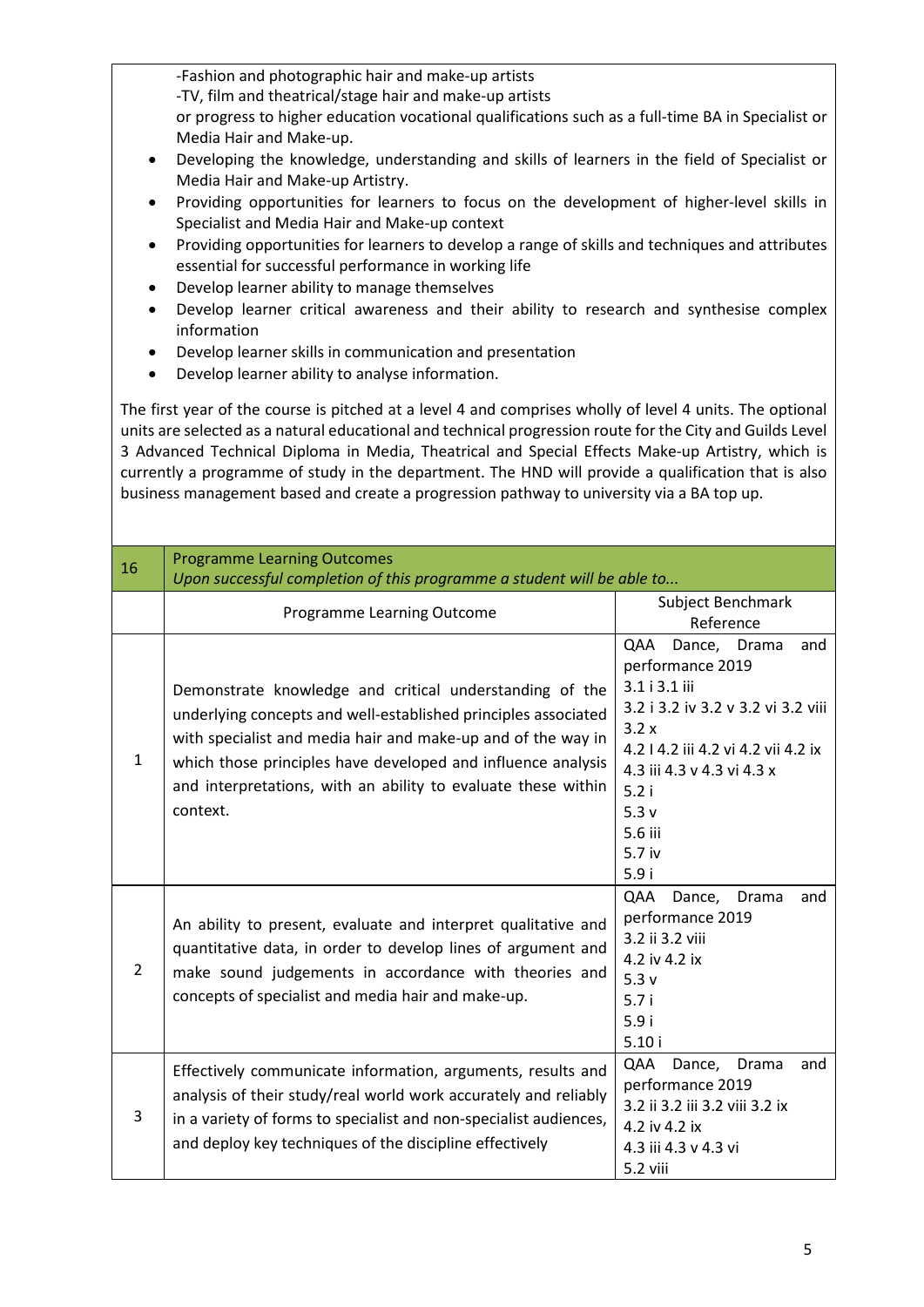|   |                                                                                                                                                                                                                                                                                                                                                 | 5.315.3v<br>5.715.7 ii                                                                                                                                                                                    |
|---|-------------------------------------------------------------------------------------------------------------------------------------------------------------------------------------------------------------------------------------------------------------------------------------------------------------------------------------------------|-----------------------------------------------------------------------------------------------------------------------------------------------------------------------------------------------------------|
|   |                                                                                                                                                                                                                                                                                                                                                 | 5.9i                                                                                                                                                                                                      |
|   |                                                                                                                                                                                                                                                                                                                                                 | 5.10i<br>QAA<br>Drama<br>Dance,<br>and                                                                                                                                                                    |
| 4 | Undertake further training, develop of new and existing skills<br>and acquire new competences that will enable them to assume<br>significant responsibility within organisations.                                                                                                                                                               | performance 2019<br>3.1 i 3.1 iv<br>3.2 iv 3.2 v 3.2 vi 3.2 viii<br>4.2   4.2 iii 4.2 vi 4.2 vii 4.2 x<br>4.3 v 4.3 vi 4.3 x<br>5.6 iii                                                                   |
| 5 | Ability to apply underlying concepts and principles outside the<br>context in which they were first studied, including, the<br>application of those principles, qualities and transferable skills<br>necessary for employment context requiring the exercise of<br>personal responsibility and decision-making.                                 | QAA<br>Drama<br>Dance,<br>and<br>performance 2019<br>3.1v<br>3.2 iv 3.2 v 3.2 vi 3.2 x<br>3.3<br>3.4<br>4.2 vi 4.2 x<br>4.3 iii 4.3 v 4.3 vi 4.3 x<br>5.9i                                                |
| 6 | Use a range of established techniques to initiate and undertake<br>critical analysis and evaluation of client briefs with contextual<br>awareness, and propose persuasive cases for chosen solutions<br>to problems arising from that analysis. Demonstrating insight<br>and judgement in relation to the margins and consequences of<br>error. | QAA Dance,<br>and<br>Drama<br>performance 2019<br>3.1 ii<br>3.2 ii 3.2 ix<br>3.3<br>4.2 iv 4.2 vi 4.2 ix<br>4.3 iv<br>5.3i<br>5.7 i 5.7 ii 5.7 iii<br>5.10i                                               |
| 7 | Critically evaluate emergent and future developments in the<br>media make-up industry using knowledge of the history and<br>culture within the sector.                                                                                                                                                                                          | QAA<br>Dance,<br>Drama<br>and<br>performance 2019<br>3.1 ii<br>3.2 ii 3.2 ix 3.2 x<br>3.4<br>4.2 ii 4.2 iv 4.2 v 4.2 ix<br>4.3 ii 4.3 iv<br>5.3 i 5.3 iv<br>5.4 i 5.4 iii<br>5.715.7ii<br>5.8v<br>5.10 ii |
| 8 | Explore, recognise and act upon professional considerations,<br>including economic, societal, environmental, sustainability,                                                                                                                                                                                                                    | QAA<br>Dance,<br>Drama<br>and<br>performance 2019<br>3.2 i 3.2 ii 3.2 x                                                                                                                                   |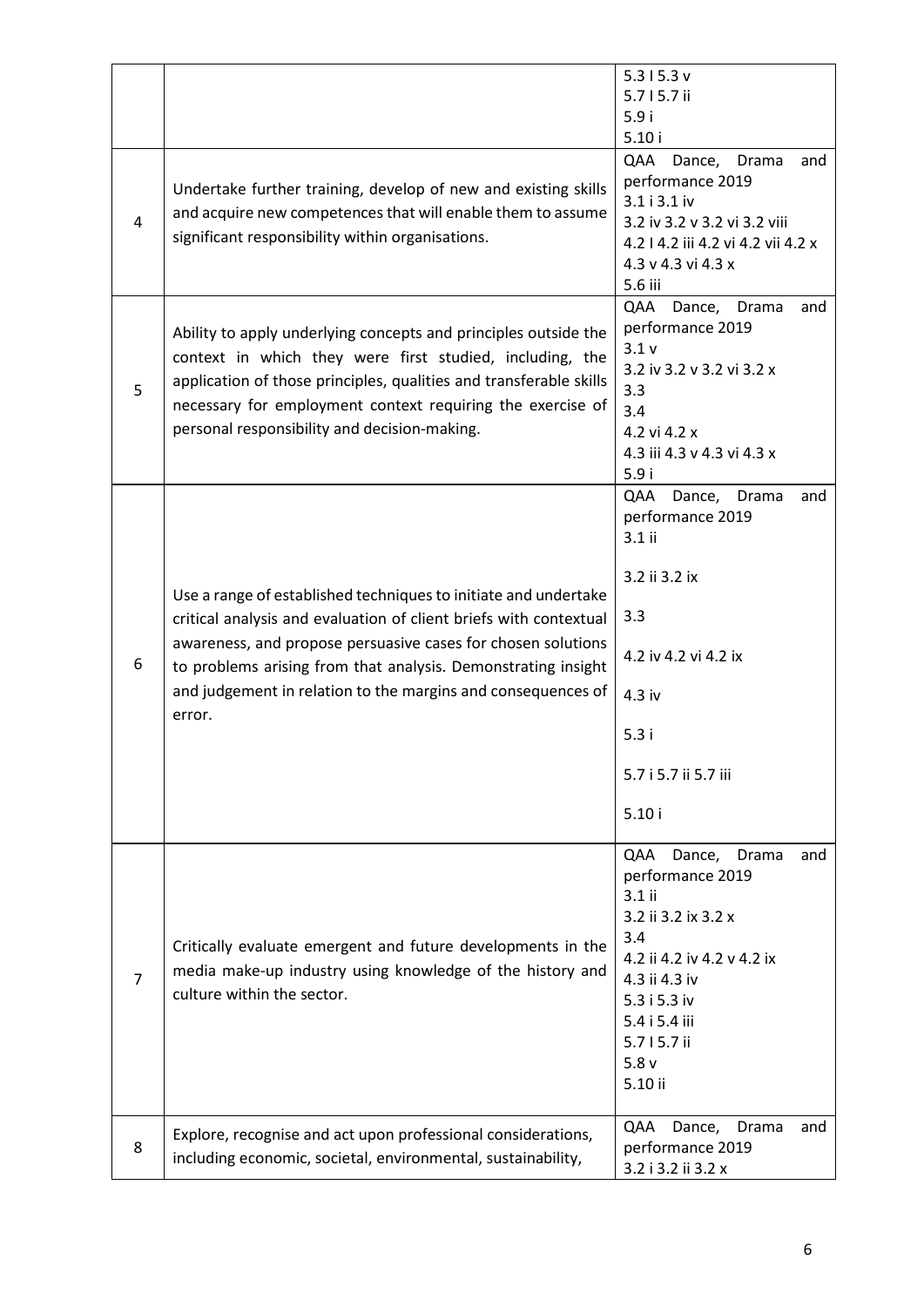|    | moral and ethical issues within the specialist and media make-  | 3.3                                                                                               |
|----|-----------------------------------------------------------------|---------------------------------------------------------------------------------------------------|
|    | up industry.                                                    | 3.4                                                                                               |
|    |                                                                 | 4.2 ii 4.2 v 4.2 x                                                                                |
|    |                                                                 | 4.3 ii 4.3 vii                                                                                    |
|    |                                                                 | 5.2v                                                                                              |
|    |                                                                 | 5.4 ii 5.4 iii                                                                                    |
|    |                                                                 | 5.8v                                                                                              |
|    |                                                                 | QAA Dance,<br>Drama<br>and                                                                        |
|    |                                                                 | performance 2019                                                                                  |
|    | Work independently demonstrating self-management,               |                                                                                                   |
|    | personal responsibility and decision-making, and appreciate     | 3.113.1 v 3.2 iii                                                                                 |
| 9  | the limitations of their own knowledge and how that may         | 3.4                                                                                               |
|    |                                                                 | 4.2 vii                                                                                           |
|    | impact the solution.                                            | 5.2 vii                                                                                           |
|    |                                                                 | 5.6 i 5.6 ii                                                                                      |
|    |                                                                 | 5.10 iii                                                                                          |
|    |                                                                 | QAA Dance,<br>Drama<br>and                                                                        |
|    |                                                                 | performance 2019                                                                                  |
|    | Work with others and in teams with successful project           | 3.1v                                                                                              |
|    |                                                                 | 3.2 vii                                                                                           |
|    | management skills, having positive interactions and effectively | 3.4                                                                                               |
| 10 | communicating information, arguments and analysis in a          | 4.2 vii                                                                                           |
|    | variety of forms.                                               | 4.3 iii 4.3 vii 4.3 viii                                                                          |
|    |                                                                 | 5.2 vii                                                                                           |
|    |                                                                 | 5.7 iii                                                                                           |
|    |                                                                 |                                                                                                   |
|    |                                                                 | 5.8   5.8 ii 5.8 iii 5.8iv                                                                        |
|    |                                                                 | QAA Dance, Drama<br>and                                                                           |
|    |                                                                 | performance 2019                                                                                  |
|    | Be responsiveness to change and have an ability to multi-task,  | 3.1i                                                                                              |
| 11 | innovate and work in a creative way.                            | 3.2 iv 3.2 v 3.2 vi .3.2 viii                                                                     |
|    |                                                                 | 4.2   4.2 iii 4.2 vii                                                                             |
|    |                                                                 | 5.2 vii                                                                                           |
|    |                                                                 | 5.6 iv                                                                                            |
|    |                                                                 | 5.10 iii                                                                                          |
|    |                                                                 | QAA Dance,<br>Drama<br>and                                                                        |
|    |                                                                 | performance 2019                                                                                  |
|    |                                                                 | 3.2 i 3.2 ii 3.2 ix                                                                               |
|    | Research with planning, precision and timeliness,               | 4.3 iii                                                                                           |
|    |                                                                 | 5.2 vi                                                                                            |
| 12 | demonstrating conventional academic standards and study         | 5.3 iii                                                                                           |
|    | skills.                                                         | 5.4 ii                                                                                            |
|    |                                                                 | 5.6 iv                                                                                            |
|    |                                                                 | 5.7 ii                                                                                            |
|    |                                                                 | 5.9   5.9 ii 5.9 iii 5.9 iv                                                                       |
|    |                                                                 |                                                                                                   |
| 17 | <b>Teaching and Learning Strategy</b>                           |                                                                                                   |
|    |                                                                 |                                                                                                   |
|    |                                                                 | The teaching and learning on this programme is, at its heart, a vocational course with the aim of |

The teaching and learning on this programme is, at its heart, a vocational course with the aim of creating employment-ready professionals. Students will learn theoretical and academic components in order to embed them into the main core of practical learning.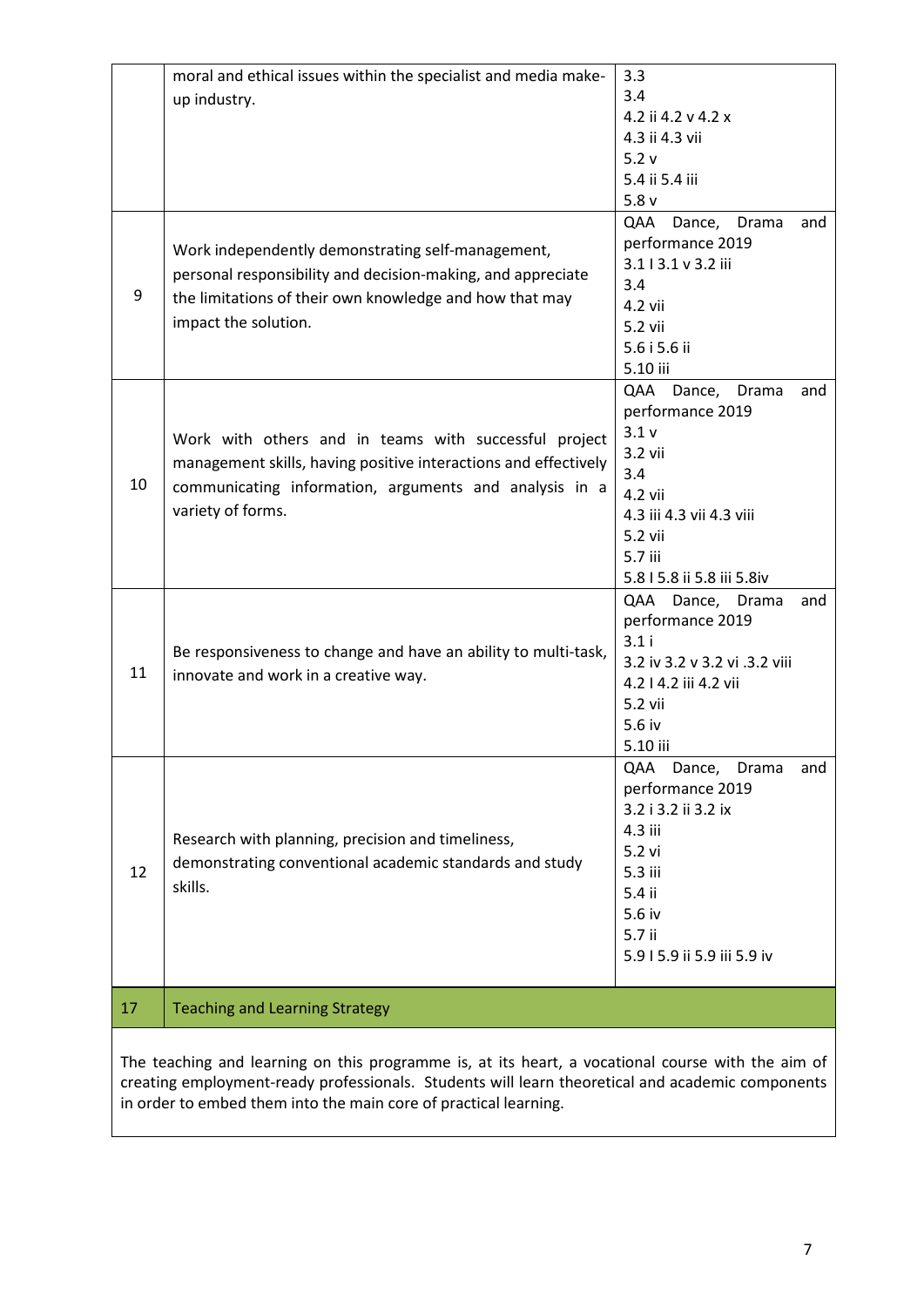Learning will be in practical workshops and seminars, most of which will take place in purpose-built industry standard Make-up Studio, with breakout spaces available for research, design and collaborative working.

To provide a diverse and realistic range of development and project work, live client projects will be used with underpinning theory embedded and applied. These could be provided by the college or sourced by students as appropriate. Live client briefs will be used whenever possible, allowing opportunities for the client to be involved throughout the project and students to develop interpersonal skills. Where not available or practical, client briefs will be simulated and based on realworld scenarios with inherent complexity and curiosity.

As students may begin this programme at different levels of knowledge and experience, teaching and learning will give all students a sound foundation of skills, adjusting any misconceptions and ensuring all sessions are valuable, interesting and driving learning forward.

Level 4 will focus on developing students' breadth of skills, knowledge and behaviours in a range of technical areas, with level 5 then deepening this knowledge, culminating in a range of projects.

Study skills and academic writing are included in both level 4 and level 5, discretely in specific modules and embedded throughout the programme. The aim is for students to become increasingly competent in self-management, organisation, decision-making and professional responsibility. For those who wish to continue to level 6, academic skills are woven through the programme to allow preparation to progress to this step. The use of self-directed study and independent learning will be essential to all levels, with tutors guiding and assisting self-directed learning, dependent on the level of the student. The virtual learning environment (VLE) is used widely to encourage self-directed study and also supports collaboration and discussion, and there is an expectation that students will engage in online learning.

Throughout this programme students will be creating a variety of experimental and complete solutions for a professional portfolio which can be used towards their career, whether freelance or for employment interviews in the future.

There are a wide range of transferable skills that students will develop during the course of this programme such as researching, time managing, presentation skills, ability to work within a group and individually, presentation of self, professional standards and professional qualities when working with clients. These methods are both taught explicitly and embedded into all modules within this programme.

Good learning is vocational, active, motivational and progressive. On this programme it will be closely linked to assessment; allowing development of skills, knowledge and attributes that will enable the student to complete assessments. From the start, it is important to consider the most effective way of delivering and assessing a unit or assignment. Learning strategies will include:

- project work carried out as an individual or as part of a group
- work-based learning
- lectures and seminars
- facilitated activities
- visits to companies with a facilitator to structure the visit
- visiting speakers from the vocational sector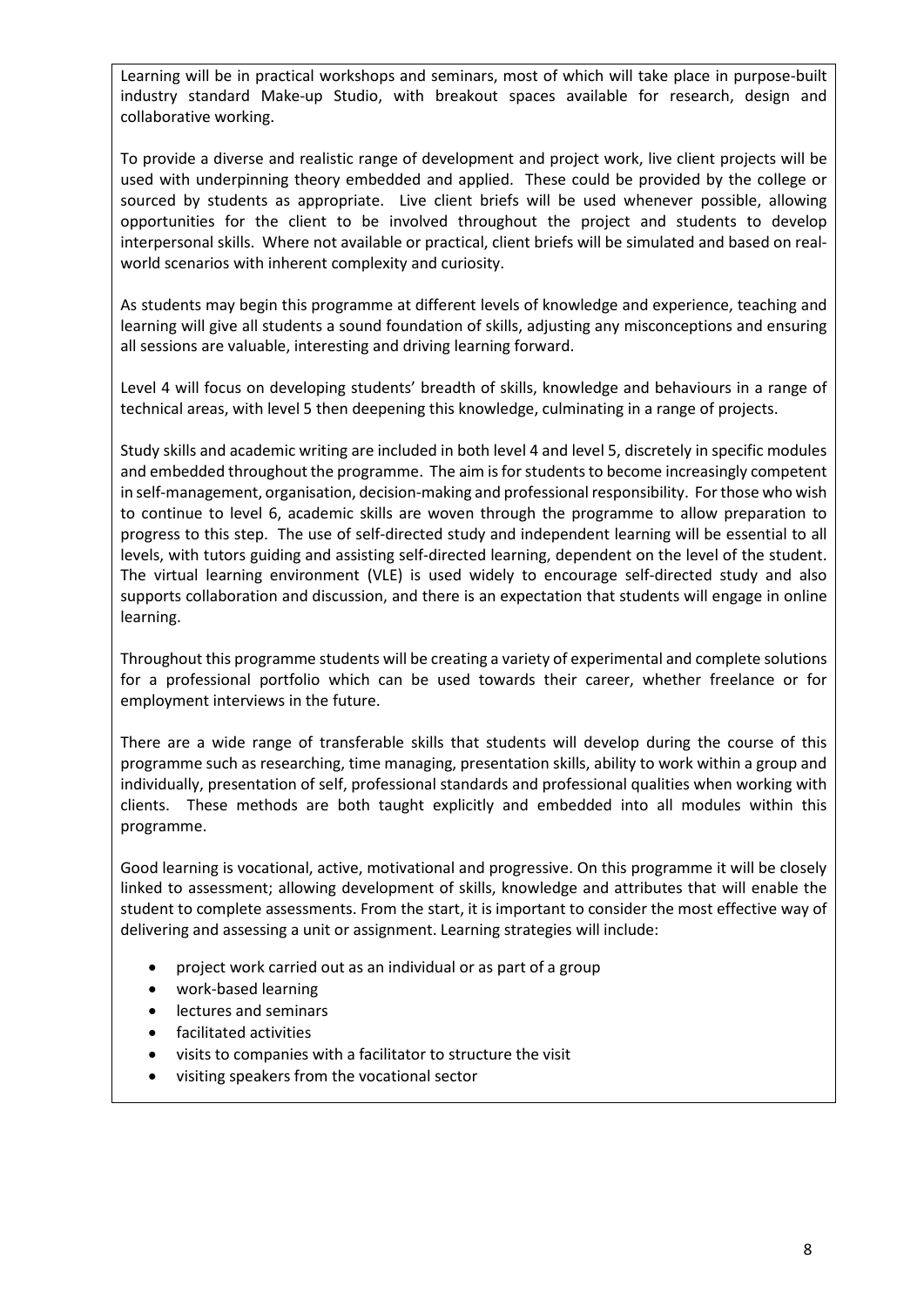The emphasis will be placed on active learning, drawing on materials gained from the working environment or industry wherever possible. This will help students to develop the transferable skills necessary in a changing and dynamic working environment. A large proportion of units are practical in nature giving students the opportunities to tackle 'real life' examples to apply their skills and knowledge to case studies or projects.

A partnership has been developed with the Scarborough NHS Post Graduate Clinical Simulation Department enabling students to work with a team of medical professionals using special effects makeup/moulage to create realistic scenario for training medical practitioners from all areas of medicine. The students will work closely with medical practitioners when researching real life injuries, conditions and diseases to ensure the results of moulage are realistic. Attendance of medical lectures and delivering workshops to medical practitioners will be integral part of the course. A links with the local theatre company has been made and students will work closely with directors and production teams, designing hair and makeup for the season's productions, organising teams of make-up artists and ensuring a successful performance. They will play a vital part of the team gaining realistic experience.

Students will be encouraged to take part in national competitions to build confidence, heighten their industry/professional profile, develop skills and promote networking with peers and industry specialists. The development of a competitive edge is essential in preparation for the rigours of industry.

Students are encouraged to network with other HE and FE students at STEC, working on projects together for example photo shoots, short films, showcases and musical/Theatrical performances with the Creative Arts students and staff. Networking in this form will enable all to gain extra assessment opportunities, develop their employability skills and provide the opportunity to build an extensive portfolio while gaining valuable and realistic experience.

As well as the programme team having vocational experience guest lecturers/assessors currently working in the sector will provide an active role in an assignment which will increase the relevance of the assignment and further motivate the student.

Teaching and learning will stimulate academic engagement, develop challenging yet constructive discourse and encourage students to reflect on their own performance in preparation for a professional career. Additionally, students to autonomous and independent learning, which will facilitate the development of their academic skills, experiences and the techniques required as they progress from one level of study to the next. The programme will focus on entry into work, which embeds employability, has a strong commitment to ethics and diversity, and introduces students to contemporary as well as seminal research.

Delivery will reflect the expectations of employers and society, and be informed and guided by external benchmarks such as professional and statutory bodies. In so doing students completing a Higher National in Performing Arts will have the attributes, skills, principles and behaviours that will enable them to make a valuable contribution to local, national and international commerce. The contributions students make to their own experiences, alongside the experience of their peers, is invaluable.

| 18 | <b>Programme Structure</b> |                 |                |              |                             |
|----|----------------------------|-----------------|----------------|--------------|-----------------------------|
|    | <b>Module Title</b>        | Core/<br>Option | <b>Credits</b> | <b>Level</b> | <b>Delivery</b><br>T1/T2/T3 |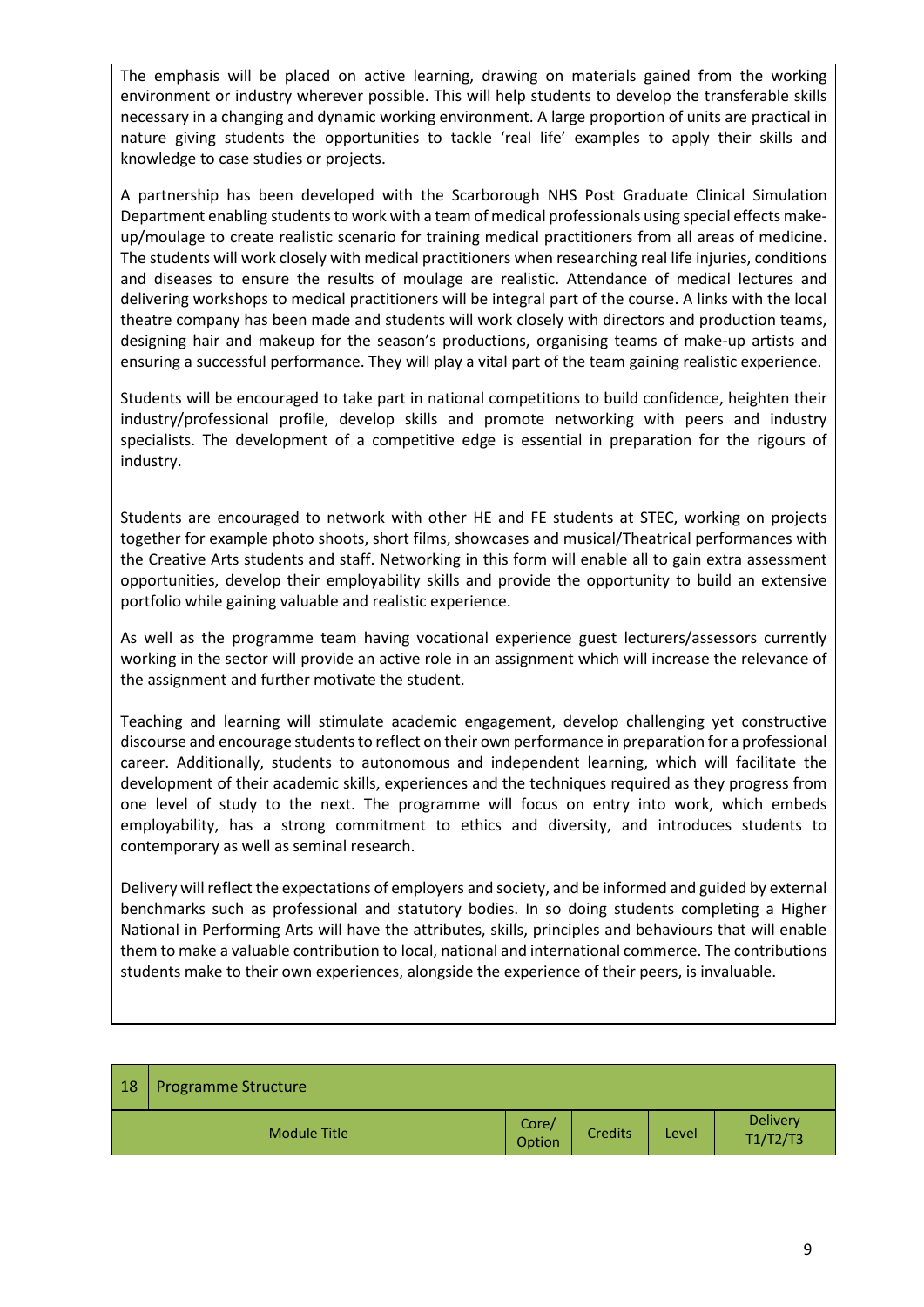| Pearson BTEC Level 4 Higher National Certificate in<br><b>Performing Arts (Technical Arts)</b> |              |    |   |                  |  |  |
|------------------------------------------------------------------------------------------------|--------------|----|---|------------------|--|--|
| Unit 1 The Performing Arts Industry (Pearson-set)                                              | C            | 15 | 4 | T1               |  |  |
| Unit 2 Professional Development                                                                | C            | 15 | 4 | T <sub>123</sub> |  |  |
| Unit 21 Production Communication                                                               | $\mathsf{C}$ | 15 | 4 | T1               |  |  |
| Unit 22 Stagecraft                                                                             | C            | 15 | 4 | T1               |  |  |
| Unit 25 Special FX                                                                             | 0            | 15 | 4 | T1               |  |  |
| Unit 28 Hair and Make-up Application                                                           | O            | 15 | 4 | T1               |  |  |
| Unit 30 Fashion and Fashion Editorial Hair and Make-up                                         | 0            | 15 | 4 | T <sub>2</sub>   |  |  |
| Unit 31 Period Hair and Makeup                                                                 | O            | 15 | 4 | T <sub>2</sub>   |  |  |
| Pearson BTEC Level 5 Higher National Diploma in<br><b>Performing Arts (Technical Arts)</b>     |              |    |   |                  |  |  |
| Unit 32 Creative Research Project (Pearson-set)                                                | C            | 30 | 5 | T1               |  |  |
| Unit 33 Working in the Performing Arts Industry                                                | C            | 15 | 5 | T1               |  |  |
| Unit 55 Management Role                                                                        | C            | 15 | 5 | T1               |  |  |
| Unit 61 Hair and Make-up Design                                                                | 0            | 15 | 5 | T1               |  |  |
| Unit 63 Working in Creative Education                                                          | 0            | 15 | 5 | T <sub>2</sub>   |  |  |
| Unit 65 The Freelance Hair and Makeup Artist                                                   | O            | 15 | 5 | T <sub>2</sub>   |  |  |
| Unit 66 Special FX 2                                                                           | 0            | 15 | 5 | T1               |  |  |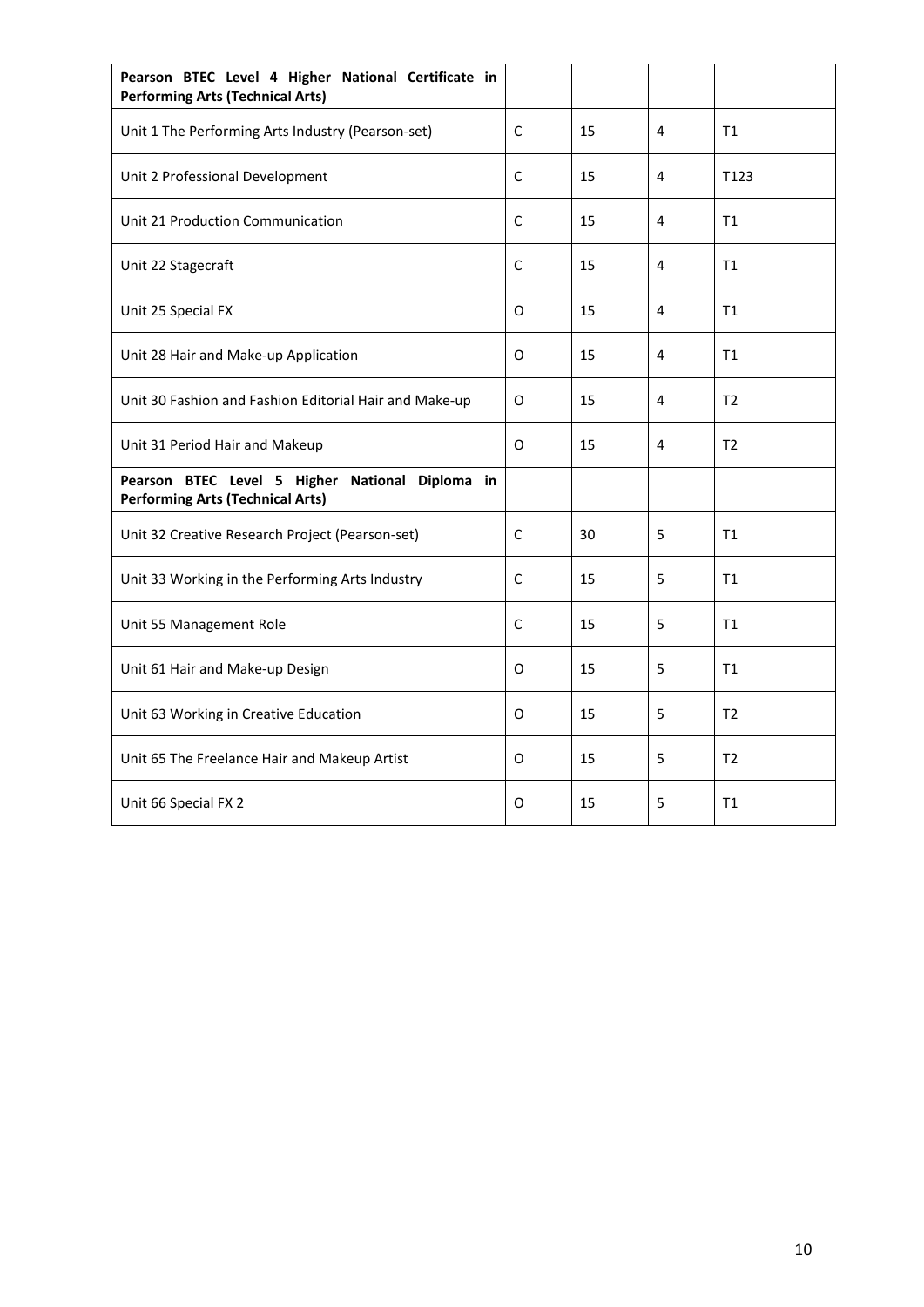#### 19 References used in designing the programme

QAA Subject Benchmark Statements – Dance, Drama and Performance.

#### 20 | Indicators of quality and standards

The programme will follow the QA standards of TEC Partnership and has been written with reference to appropriate external reference points.

QAA reviews, will be published and any weaknesses addressed as appropriate. TEC Partnership also undertakes a number of scheduled internal periodic and thematic reviews throughout each academic year to assure itself of the quality and standards of its provision.

External Examiners' reports are received by the HE Quality Office and a copy forwarded to the relevant School. TEC Partnership requires action plans to be created for any actions recommended as a result of student, tutor, moderator or External Examiner comments. These are reported to the relevant HE Management Committee. TEC Partnership also monitors External Examiners' reports and these are reported on through faculty self-evaluation and enhancement documents, TEC Partnership's quality enhancement report and the External Examiner's institutional analysis report.

Annual Monitoring Reviews (AMRs) will take place in line with the requirements of TEC Partnership and actions planned to rectify any weaknesses and further develop the quality of the provision. These AMRs are moderated internally by the Curriculum Manager and then submitted to the HE Quality Department to ensure key sources such as External Examiners' reports are fully reflected upon before being published and also to reduce variability in the quality of information presented.

### 21 | Particular support for learning

The needs of students with disabilities are taken into account in the design of all learning programmes.

Students will be screened at induction to identify those with individual learning support needs. TEC Partnership has well-established procedures in place to support all identified students through the application and assessments for the Disabled Students' Allowance to secure any specialist equipment or tuition which is required.

Students will also be invited in for advice and support through the DSA procedure.

Each student is entitled to one tutorial per trimester with the Programme Leader to discuss individual issues relating to both modules and the programme overall.

In addition to study skills embedded in the programme, students have access to further support through workshops and tutorials in the development of their study skill abilities, such as support towards use of ICT, giving presentations, using formal writing and appropriate academic conventions, avoiding plagiarism, analytical and critical writing skills.

### 22  $\parallel$  Methods for evaluating and improving the quality of learning

All students will have the opportunity to comment on the quality of the learning experience on each module. Staff will also be expected to complete module evaluations for each module that they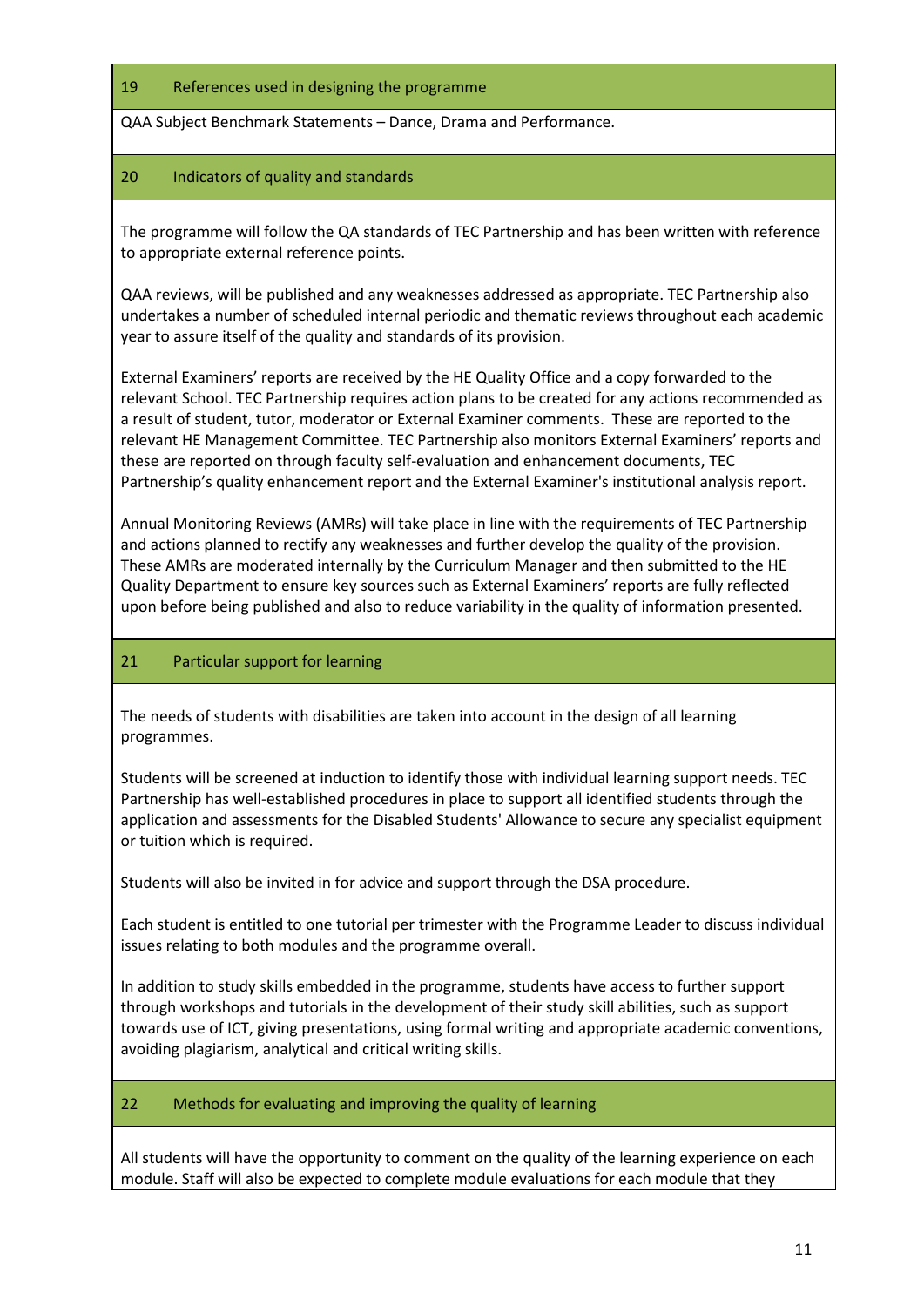deliver. This feedback must be analysed by the Module Leader and the results fed into the annual monitoring report, faculty self-evaluation document and subsequent year's module handbook. Programme and Module Leaders must give consideration to modification to improve the delivery of any module and this should be recorded in the annual monitoring report and carried forward for minor or major modifications as appropriate.

TEC Partnership's policy requires that all teaching staff should be observed delivering learning at least annually. Teaching and learning that does not reach the minimum expected standard will result in an action plan agreed between the line manager and the member of staff.

Student satisfaction is measured by student surveys on larger courses, on the smaller courses student opinion may be gathered by other survey means. Student representatives are invited to course team meetings and additionally have the opportunity to raise items with the Course Leader at individual meetings outside the Course Team.

At Scarborough TEC, each programme has a nominated Student Representative who can take part in regular HE focus groups with members of the HE Team. They are also invited to regular whole college focus groups with the College Senior Management Team. From both, actions are agreed with students and staff which are monitored by the Admin Team and impact is measured by the Student Services and HE Teams, with further actions agreed where applicable.

23 | Identify any ethical issues that relate to this programme's teaching and assessment

As with all Media Make-up programmes, students will be dealing with personal data of models/clients and they must have an appreciation of the importance of data to an individual and to organisations. This includes having an understanding of legal implications such as GDPR and consider the ethical issues of having access and control of sensitive and important data. Similarly, any work for clients must be handled with professionalism and never be a threat to their confidentiality.

24 | Is the Work Based or Work Related? | Work Related 25 | How are WBL opportunities managed, monitored and reviewed, and what particular arrangements are there for student support

Work related learning will be managed through the use of real-world client briefs. These will be managed by tutors to ensure they are appropriate, give students the opportunity to fulfil academic criteria as well as learn valuable technical skills, and that they are of appropriate size to be achievable in the timeframe available. The tutor will monitor relationships and communication with clients, regularly discussing progress with students and clients. The client-based projects will be reviewed annually to ensure all briefs are still valid and to find different clients where appropriate. Where realworld client briefs are not available or practical, briefs will be simulated and based on real-world scenarios, ensuring they have the same level of complexity as when working with real-world clients and aiming to make them equally as interesting. As well as learning valuable technical skills, it is important that they are of appropriate size to be achievable in the timeframe available. The tutor will monitorrelationships and communications with clients, regularly discussing progress with students and clients. The client-based projects will be reviewed annually to ensure all briefs are still valid and to find different clients where appropriate.

Higher Nationals have been designed and developed with consideration of National Occupational Standards, where relevant. Employability skills such as team working and entrepreneurialism as well as practical hands-on skills have been built into the design of the learning aims and content. This provides students with the opportunity to use relevant contexts, scenarios and materials to enable them to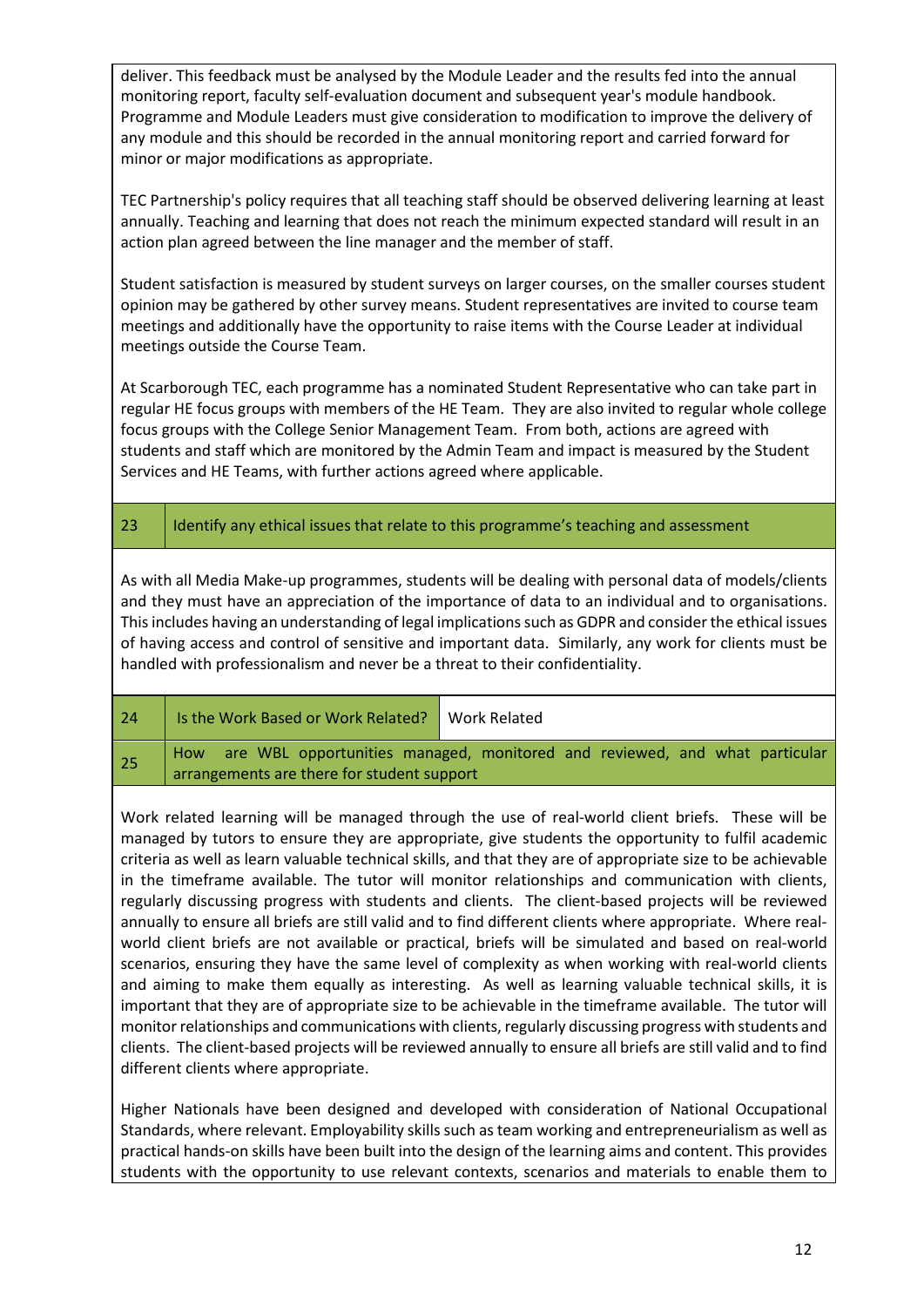develop a portfolio of evidence demonstrating the breadth of their skills and knowledge in a way that equips them for employment.

Pearson Higher National Performing Arts qualifications embed throughout the programme the development of key skills, attributes and strengths required by 21st century employers, such as

- Cognitive and problem-solving skills: critical thinking, approaching non-routine problems by applying expert and creative solutions, use of systems and digital technology, generating and communicating ideas creatively.
- Intra-personal skills: self-management, adaptability and resilience, self-monitoring and selfdevelopment, self-analysis and reflection, planning and prioritising

## 26 | Resources Supplied to the Student

The programme will be delivered by a team of staff who have all had significant industry experience and continue to maintain strong industry links which ensure that the programme is relevant to industry requirements and contains current thinking. Guest speakers and industry specialists will be invited to the department to deliver the most up to date and current developments within industry.

Links continue to be developed and built upon over the past 2 years with the local community, theatre groups, schools, employers and industry. A recent partnership with the NHS Simulation department and the media hair and make-up team has proved to be a successful partnership and a valuable work experience link that has potential to be developed further.

Teaching will take place in a purpose built professional Make-up Studio which is well equipped and resourced to enable the delivery of level 4 and Level 5 programmes. The equipment in use reflects the standard available in industry. Specialist studios are available in the following areas

- Specialist, media and fashion make-up
- Hairdressing
- Postiche and Wig making
- Sculpting, casting,3D
- Theatre production
- Fine Art
- IT

Further investment would be required for specialist equipment such as a wig oven, wigs and wig making equipment, additional photographic studio lighting and professional camera.

A wide range of IT, online and paper-based resources are available in the learning centre. Staff within the learning centre can also provide support on study skills, academic writing and research skills as required.

### 27 Resources needed to pass the programme

Applicants will be expected to purchase a uniform and kit and pay for educational visits which form part of the course, however some resources needed to complete this programme will be provided at college.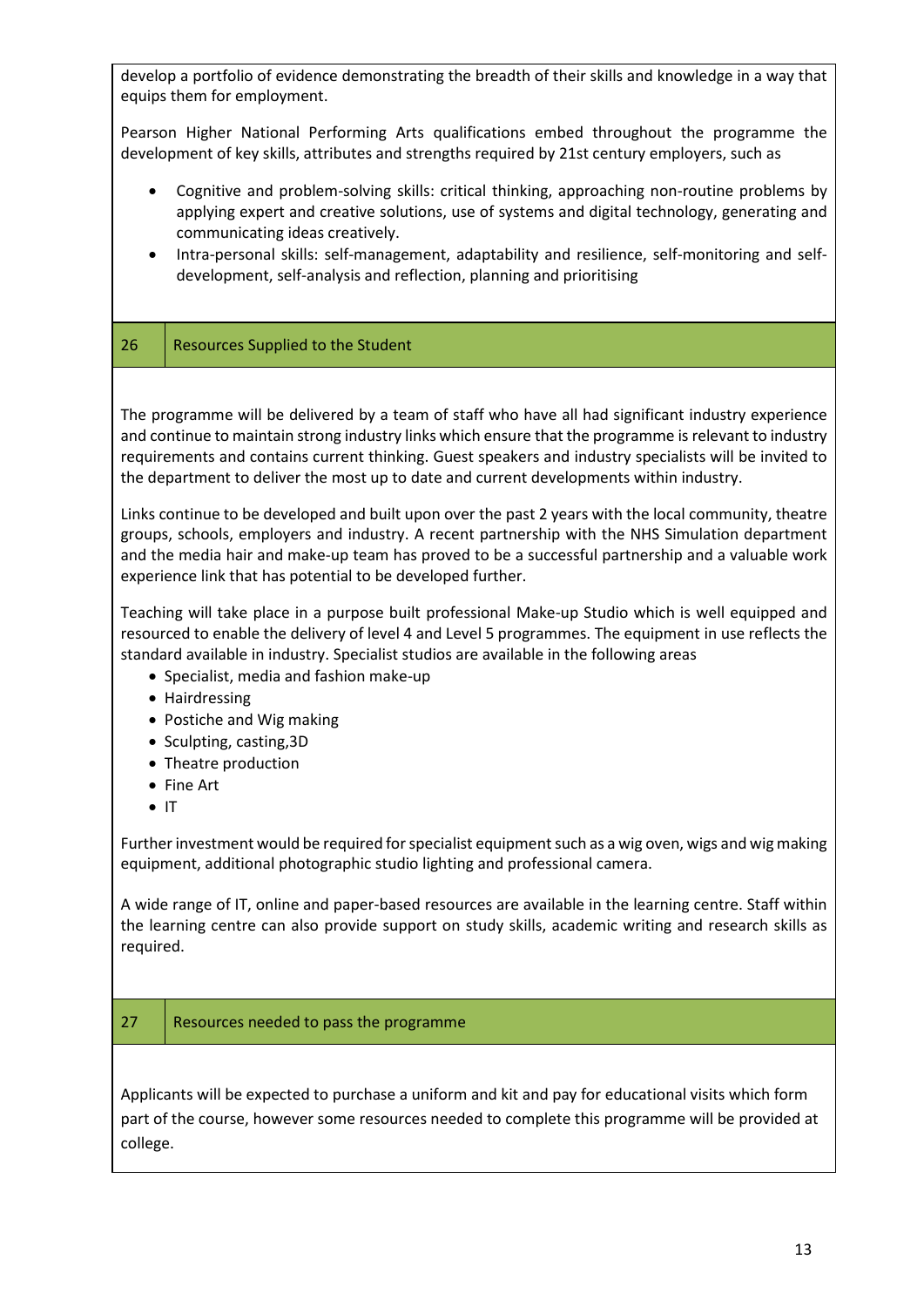| 28      | <b>Revision History</b>       |                  |  |  |  |  |  |  |  |  |  |
|---------|-------------------------------|------------------|--|--|--|--|--|--|--|--|--|
| Version | Details of major modification | Date of approval |  |  |  |  |  |  |  |  |  |
| 1       |                               |                  |  |  |  |  |  |  |  |  |  |
| 2       |                               |                  |  |  |  |  |  |  |  |  |  |
| 3       |                               |                  |  |  |  |  |  |  |  |  |  |
| 4       |                               |                  |  |  |  |  |  |  |  |  |  |
| 5       |                               |                  |  |  |  |  |  |  |  |  |  |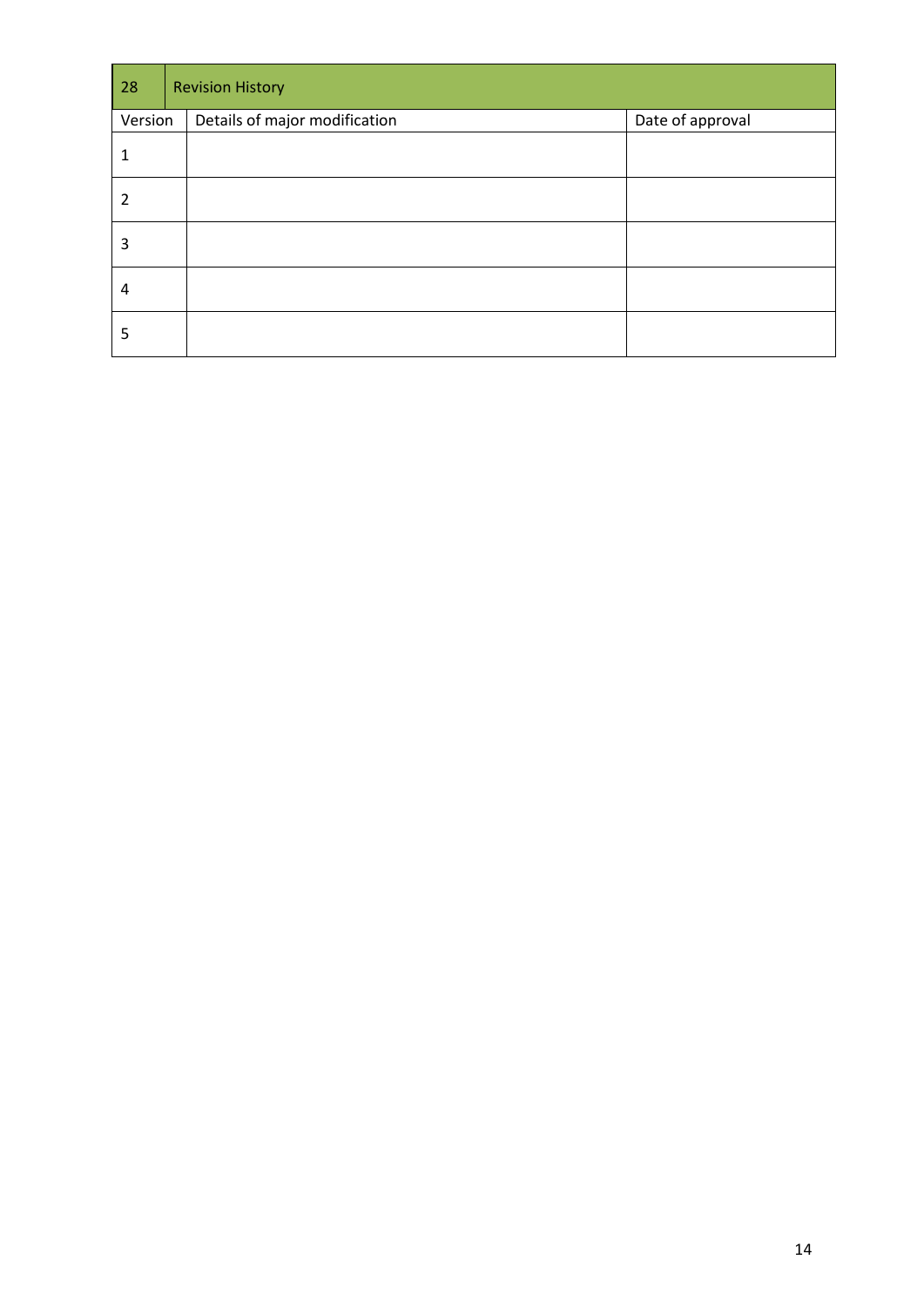|                                                                                                                           | <b>Curriculum Map</b>                                         |                |           |                   |                                                                                                     |      |              |                |                |   |   |              |   |              |   |    |    |    |
|---------------------------------------------------------------------------------------------------------------------------|---------------------------------------------------------------|----------------|-----------|-------------------|-----------------------------------------------------------------------------------------------------|------|--------------|----------------|----------------|---|---|--------------|---|--------------|---|----|----|----|
| Key                                                                                                                       | Work - State WB or WR or blank<br>Comp = Compensatable Y or N |                |           |                   | P = Partially achieved Learning Outcome<br>F = Fully achieved Learning Outcome                      |      |              |                |                |   |   |              |   |              |   |    |    |    |
|                                                                                                                           | Module name                                                   | Level          | Work      | Module Leader     | Assessment and Weighting                                                                            | Comp | $\mathbf{1}$ | $\overline{2}$ | $\overline{3}$ | 4 | 5 | 6            | 7 | 8            | 9 | 10 | 11 | 12 |
|                                                                                                                           |                                                               |                |           |                   | <b>Essay (50%)</b><br>Presentation (50%)                                                            | N    | Þ            |                | P              |   |   | <b>P</b>     |   |              | P |    |    |    |
| <b>Pearson BTEC Level 4</b><br><b>Higher National</b><br><b>Certificate in Performing</b><br><b>Arts (Technical Arts)</b> |                                                               |                |           |                   |                                                                                                     |      |              |                |                |   |   |              |   |              |   |    |    |    |
| Unit 1 The Performing<br>Arts Industry (Pearson-<br>set)                                                                  |                                                               | 4              |           | <b>TBC</b>        | Essay<br>Presentation                                                                               | N    | P            | P              | P              |   |   |              | P | P            | P |    |    | P  |
| Unit 2 Professional<br>Development                                                                                        |                                                               | 4              |           | <b>TBC</b>        | Reflective journal /Vlog<br>Essay                                                                   | N    | P            | P              | P              |   |   |              |   | <b>D</b>     |   | D  |    | P  |
|                                                                                                                           | Unit 21 Production<br>Communication                           | 4              | <b>WB</b> | <b>TBC</b>        | Reflective journal/Vlog<br>Essay                                                                    | N    | P            | P              | P              | P |   | P            | P | P            | P | P  | P  | P  |
|                                                                                                                           | Unit 22 Stagecraft                                            | 4              | <b>WR</b> | <b>TBC</b>        | Reflective journal/Vlog<br>Essay                                                                    | N    | p            | P              | P              | P | P | P            | P | P            | P | P  | P  | P  |
|                                                                                                                           | Unit 25 Special FX                                            | $\overline{4}$ | <b>WB</b> | <b>Kelly Carr</b> | Practical end<br>product/prototype<br>Industry portfolio<br>Presentation<br>Reflective journal/Vlog | N    | P            |                | P              | P | P | $\mathsf{P}$ | P | $\mathsf{P}$ | P | P  | P  | P  |
|                                                                                                                           | Unit 28 Hair and Make-<br>up Application                      | 4              | <b>WR</b> | <b>Kelly Carr</b> | Practical end product<br>Industry portfolio<br>Reflective journal/Vlog                              | N    | P            |                | P              | P | P | P            | P | P            | P | P  | P  | P  |
| Make-up                                                                                                                   | Unit 30 Fashion and<br>Fashion Editorial Hair and             | 4              | <b>WR</b> | <b>Kelly Carr</b> | Practical end product<br>Industry portfolio<br>Presentation<br>Reflective journal/Vlog              | N    | P            |                | P              | P | P | P            | P | P            | P |    | P  | P  |